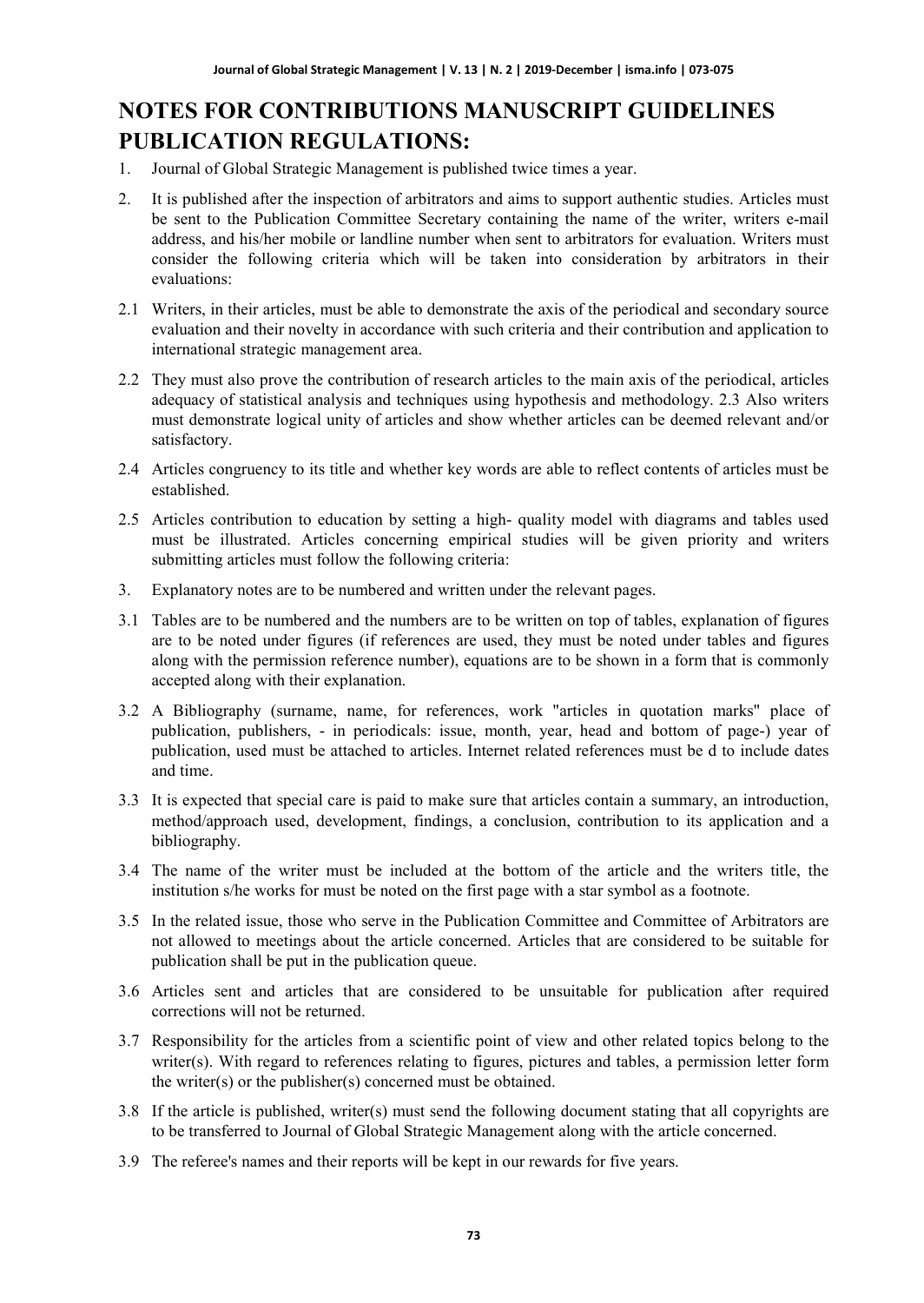#### **Journal of Global Strategic Management | V. 13 | N. 2 | 2019-December | isma.info | 073-075**

3.10 JGSM requires an Open Researcher and Contributor ID(ORCID) for all authors.To create an ORCID,please visit :https://orcid.org/oauth/singin.The author will need a registered ORCID inorder to submit a manuscript or review a prof in this journal.

## **MANUSCRIPT GUIDELINES**

## **Base Font**

The paper should be typed Times New Roman with Point Size 10 and Single-spaced. A space should be between each paragraph.

### **Margins**

Set your margins as follows:

Left Margin:3 cm Right Margin:3 cm

Top Margin:3 cm Bottom Margin:2,50 cm

## **Title**

The title should be in all capital letters, boldface, "SIZE 20" and centered at the top of the first page. The author(s) and affiliations(s) must be right-justified , bold face, "SIZE 14" and single-spaced, beginning on the second line below the title. Do not use titles such as Dr. or Assistant Professor. etc.

#### **Abstract**

On the second line following the author(s) and affiliation(s), the word abstract must be left-justified and typed in all capital letters boldface with the "SIZE 14". The text of the abstract should be italicized and not more than 500 words and 3-5 keywords must be included.

### **ABSTRACT**

The main object of this paper

### **Body**

The body of the paper following the abstract should be single-space, and both left and right justified. Microsoft Word calls this "Justify".

First-level headings must be left-justified, boldface and in all capital letters with the "SIZE14" (Following the abstract, include a first level heading before the first paragraph of the body of the paper to clearly separate the two).

# **INTRODUCTION**

Second -level headings should be flush with the left margin, bold face, "SIZE 14" and in upper and lower case letters (NOT all caps).

## **Strategic Decision Making**

## **Exhibits And Appendices**

Exhibits may be included with each one appearing on a separate page. Exhibits should be typed as close as possible to the location they are cited. Headings should be centered, boldface, and capitalized above the exhibit. The size of the heading for each exhibit should be "SIZE 12".

## **EXIHIBIT 1**

Appendices should immediately follow the body of the paper and precede the references. The word appendix must be left-justified above the appendix, in "SIZE 14", bold and caps.